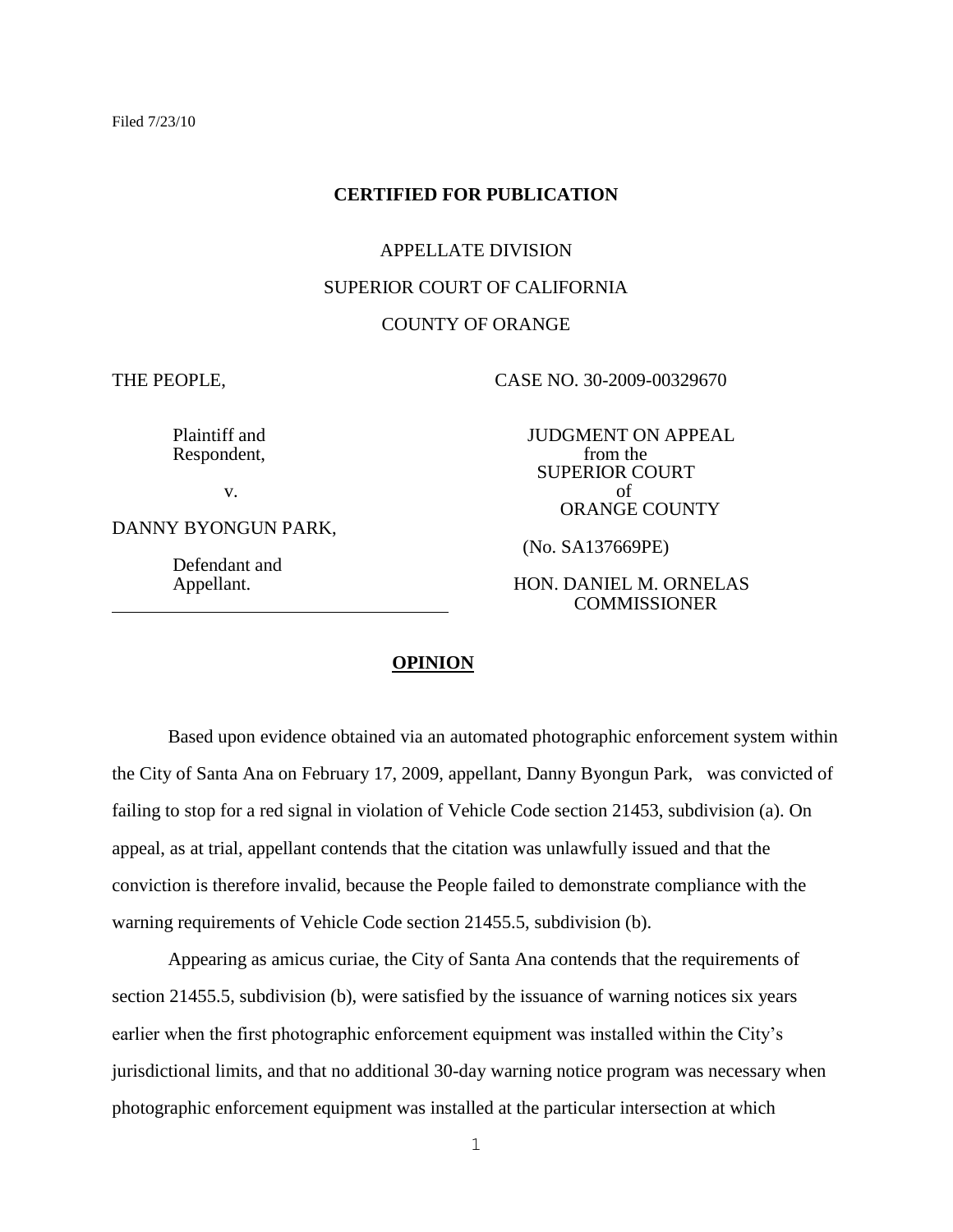appellant's violation was recorded. For the reasons set forth below, we agree with appellant's construction of the statute and consequently reverse the judgment of the trial court.

#### **DISCUSSION**

## **A. The Governing Statute**

When issued "based on an alleged violation . . . recorded by an automated enforcement system pursuant to Section 21455.5," a written notice to appear constitutes a complaint to which the defendant may enter a plea. (Veh. Code, § 40518, subd. (a).) The issuance of citations based upon automated traffic enforcement systems is thus governed by the procedural requirements of Vehicle Code section 21455.5. Subdivision (b) of section 21455.5 provides,

> "Prior to issuing citations under this section, a local jurisdiction utilizing an automated traffic enforcement system shall commence a program to issue only warning notices for 30 days. The local jurisdiction shall also make a public announcement of the automated traffic enforcement system at least 30 days prior to the commencement of the enforcement program."

The record indicates that the "local jurisdiction" which utilized the automated traffic enforcement system in this case was the City of Santa Ana (the City) and that the City sought to comply with section 21455.5, subdivision (b) by making public announcements and issuing warning notices during a 44-day period when the first automated enforcement equipment was activated at a different intersection in 2003. The trial court evidently concluded that the requirements of section 21455.5, subdivision (b), were satisfied by these actions. Appellant, however, argues that "automated enforcement system" refers not to the entirety of all automated cameras located at intersections throughout the City, but rather to the set of photographic equipment installed at each individual intersection, and that his conviction should be reversed because no warning notices or public announcements were issued pursuant to section 21455.5, subdivision (b), with respect to the intersection at which the violation occurred in this case. The case thus presents a clearly defined issue of statutory construction.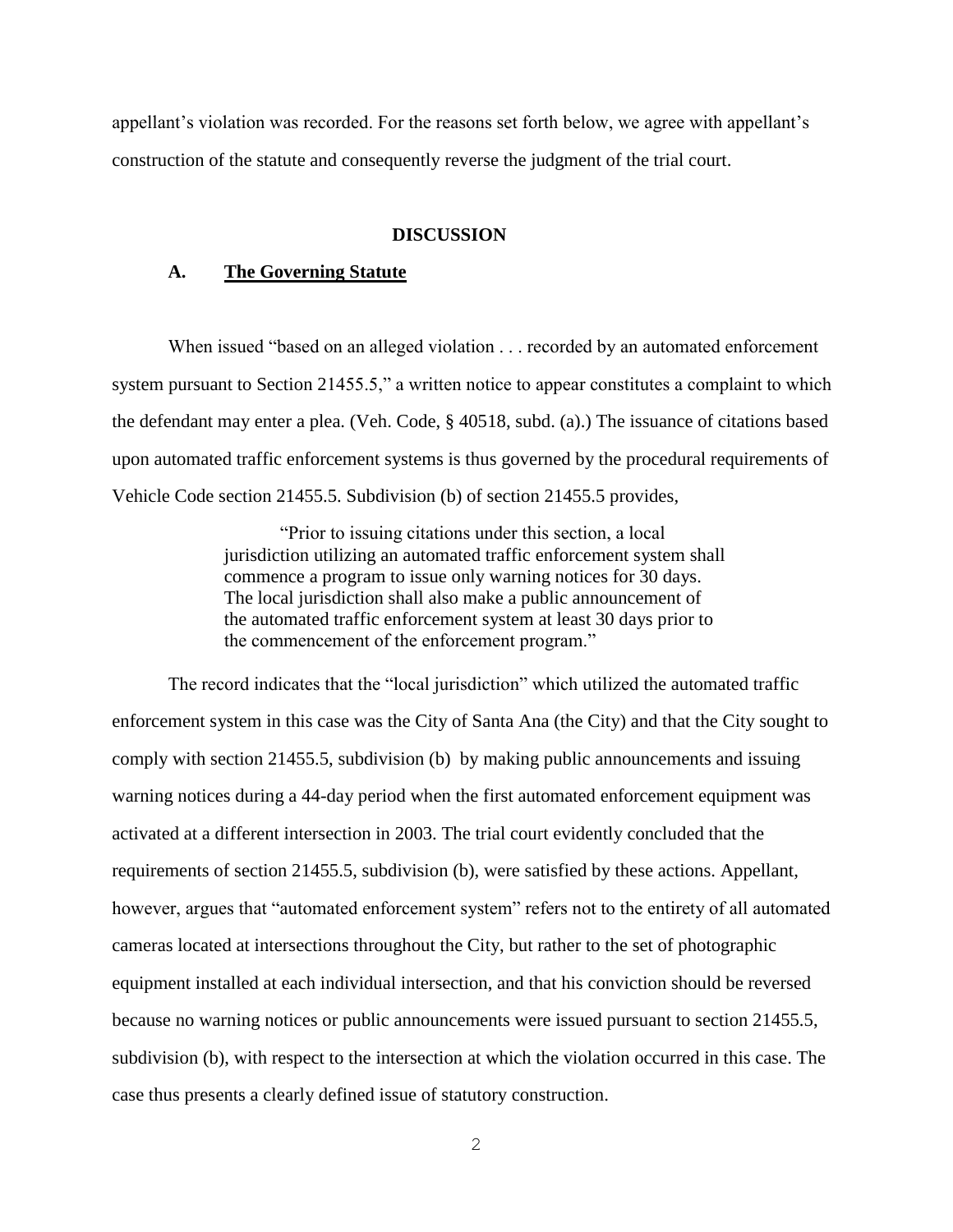"Our task in construing a statute is to ascertain and give effect to the Legislature's intent. [Citation.] We begin by examining the words of the statute, giving them their usual and ordinary meaning and construing them in the context of the statute as a whole. [Citations.] If the plain language of the statute is unambiguous and does not involve an absurdity, the plain meaning governs. [Citations.] If the statute is ambiguous, the court may consider a variety of extrinsic aids, including the apparent purpose of the statute. [Citation.]"

(*Leonte v. ACS State & Local Solutions, Inc.* (2004) 123 Cal.App.4th 521, 526-527.) Although no published decision has directly addressed the meaning of subdivision (b) of section 21455.5, the *Leonte* opinion, in discussing the statute, appears to have assumed that "system" refers to the automated enforcement equipment at each intersection: "Former Vehicle Code section 21455.5 (Stats. 2001, ch. 496, § 1)<sup>1</sup> authorized the use of automated traffic enforcement systems at intersections where drivers are required to stop." (*Leonte,* at p. 526.)

# **B. Plain Meaning of the Word "System"**

The trial court's construction of Vehicle Code section 21455.5, subdivision (b) is inconsistent with the plain meaning of the word "system" as used in Vehicle Code section 21455.5, as well as in related statutory provisions. Section 21455.5, subdivision (a), provides that "the intersection . . . may be equipped with an automated enforcement system," and requires a governmental agency utilizing "the system" to "[i]dentif[y] the system by signs that clearly indicate the system's presence and are visible to traffic approaching from all directions . . . ." (*Id*., subd.(a)(1).) Based upon this intersection-specific usage, "automated enforcement system" in section 21455.5, subdivision (b) cannot refer to a municipality's overall automated enforcement plan, but must instead refer to each individual set of automated equipment operated at an intersection within the municipal jurisdiction.

Other references to "system" and "equipment" within the statutory scheme are consistent with this construction. Vehicle Code section 21455.7, subdivision (a) prescribes change intervals

÷.

<sup>1</sup> Subdivision (b) of the cited 2001 version of section 21455.5 was identical to the current subdivision.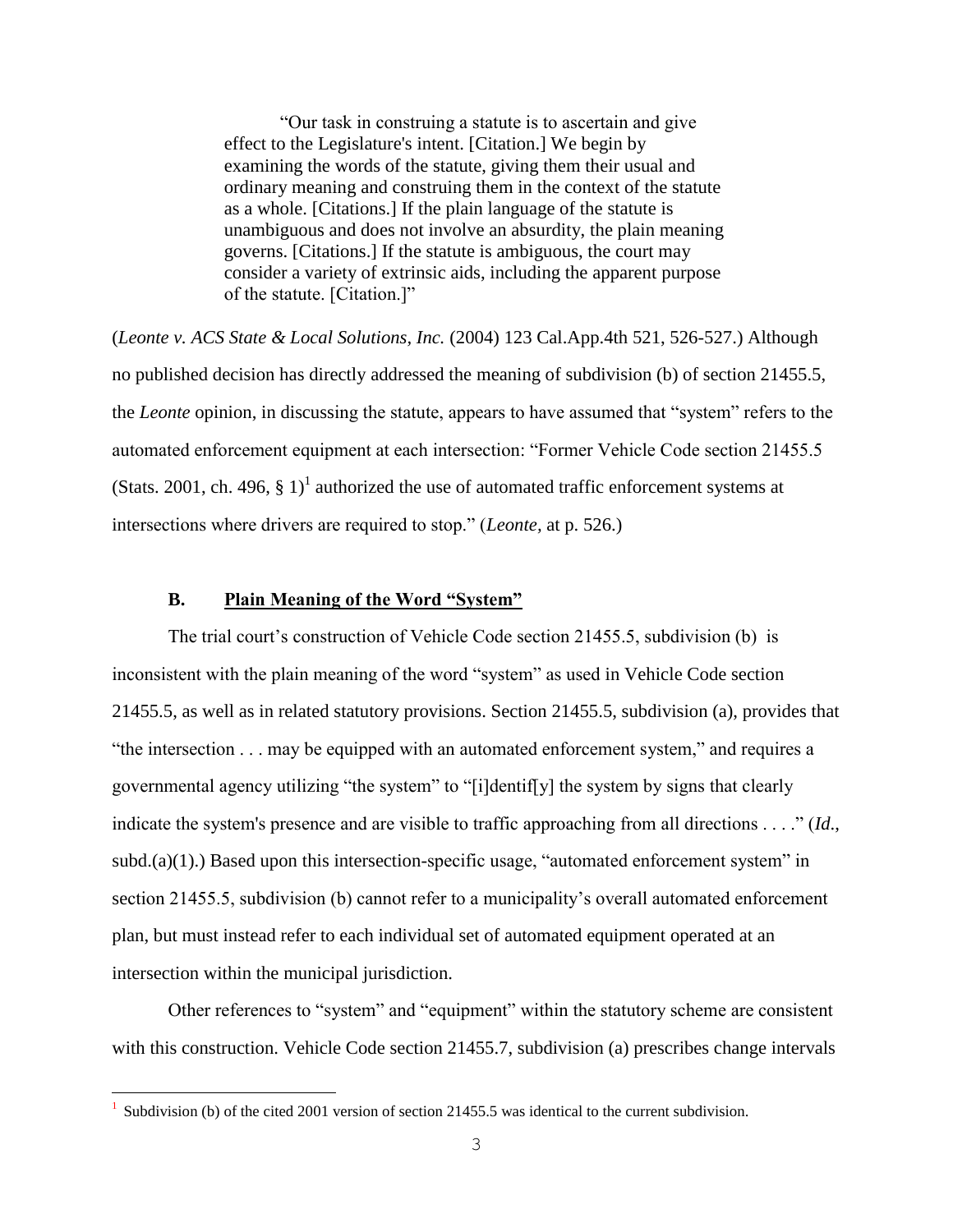for yellow lights "[a]t an intersection at which there is an automated enforcement system ...." Section 21455.5, subdivision (d), permitting specified operational aspects of "the system" to be contracted out if a governmental agency "maintains overall control and supervision of the system," does not necessarily refer to the entire aggregation of automated enforcement equipment operated by a governmental agency, inasmuch as the agency may elect to "contract<sup>[]</sup> out" the operation of intersection-specific systems within its jurisdiction to multiple contractors. Similarly, because the statute does not require governmental agencies to grant operational responsibilities exclusively to a single contractor, the prohibition in section 21455.5, subdivision (d), against contracting out certain operational activities "to the manufacturer or supplier of the automated enforcement system" is not evidence of a legislative intent for each agency to operate a single "system." Contrary to amicus curiae's assertion, Vehicle Code section 21455.6, subdivision (a), does not require municipalities to conduct a public hearing every time use of an automated enforcement system is proposed; it requires the governing body to hold such a hearing only "prior to authorizing the city or county to enter into a contract for use of the system"; if a system is installed at a new intersection pursuant to an existing contract, there is no need for a hearing.

An intersection-specific construction is also consistent with the common definition of "system" as a group of regularly interacting or interdependent items forming a unified whole. (See Merriam-Webster OnLine Dict. <http://www.merriam-webster.com/dictionary/system> [as of Jul. 23, 2010].) Although automated enforcement equipment operating at a particular intersection must interact in a manner necessary to produce photographic images of a violation, sets of equipment operating at different intersections within a municipality need not interact with each other in order to fulfill that function, and a municipality might even elect to operate incompatible types of equipment at different intersections. Tellingly, one of the People's own trial exhibits, a hearsay document containing information regarding the automated enforcement equipment operated by the City, refers to "each intersection where an Automated Red Light Enforcement System is installed" and to "[t]he intersections where the Automated Red Light

4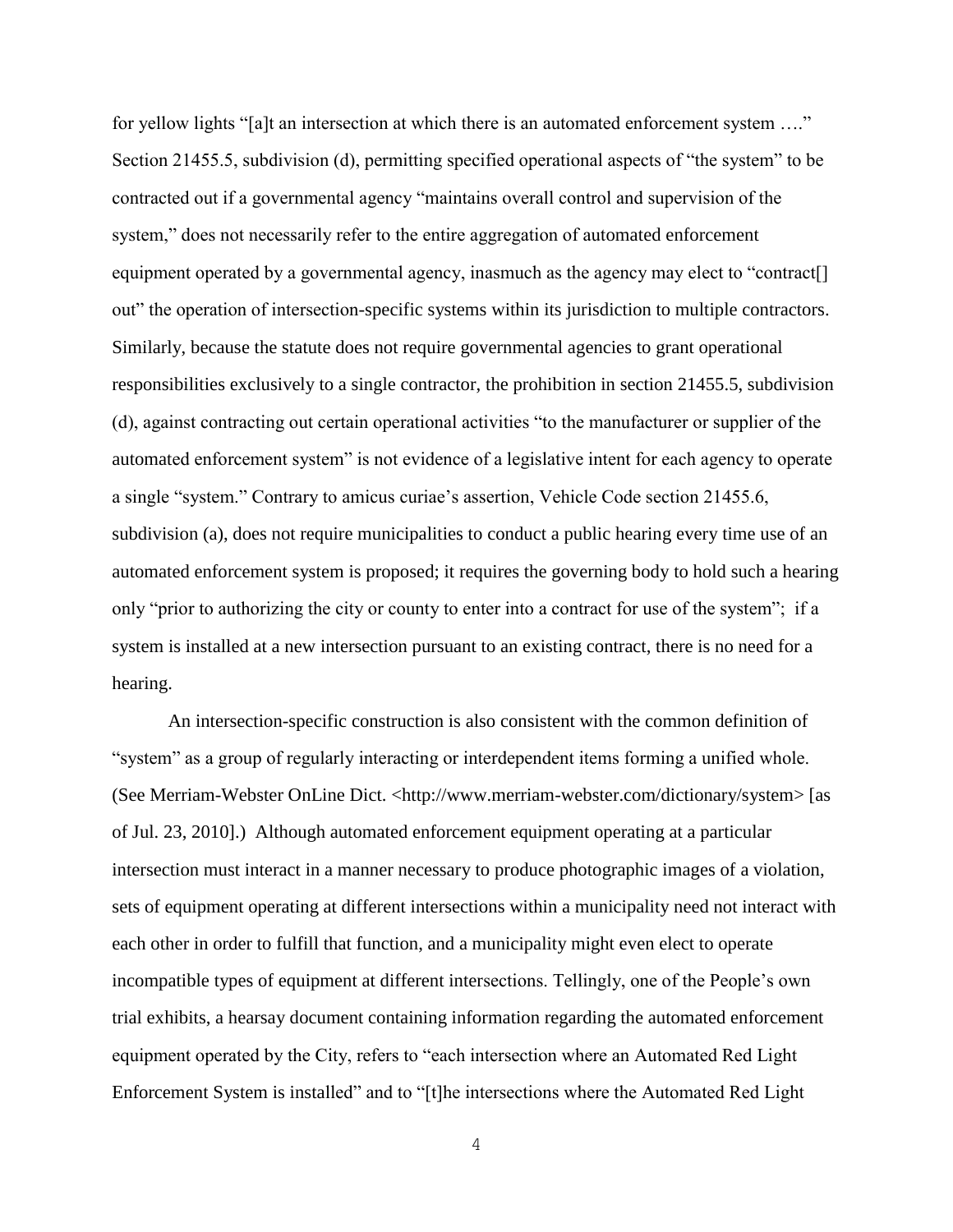Enforcement Systems are operated."

## **C. Legislative History**

Even if use of the word "system" in Vehicle Code section 21455.5 were ambiguous, the legislative history of section 21455.5 demonstrates that the word was intended to refer to the set of equipment installed and operated at an individual intersection and not to a municipality's entire aggregation of such equipment. Section 21455.5 was originally enacted in 1995 (Sen. Bill No. 833 (1995-1996 Reg. Sess.); Stats. 1995, ch. 922). According to the Legislative Counsel's Digest for Senate Bill No. 833, section 21455.5 expanded the use of "automated rail crossing enforcement systems" (at that time codified in Veh. Code § 22451, subd. (c)), to encompass "all places where a driver is required to respond to an official traffic control signal showing different colored lights." With this expansion, the system was renamed "automated enforcement system." Mirroring the intersection-specific language of section 21455.5, section 22451, subdivision (c) now provides that a notice to appear may be issued pursuant to Vehicle Code section 40518 "[w]henever a railroad or rail transit crossing is equipped with an automated enforcement system …"

Vehicle Code section 21362.5, subdivision (a), enacted in conjunction with Vehicle Code section 40518 in 1994, refers to the same "system" in a clearly intersection-specific context: "Railroad and rail transit grade crossings may be equipped with an automated rail crossing enforcement system if the system is identified by signs clearly indicating the system's presence and visible to traffic approaching from each direction." (§ 21362.5, subd.(a).) The purpose of these warning requirements was also described in intersection-specific language in the legislative findings and declarations of the Rail Traffic Safety Enforcement Act (Sen. Bill No. 1802 (1993- 1994 Reg. Sess.), which added subdivision (c) to section 22451: "Automated rail crossing enforcement systems that photographically record violations occurring at rail crossing signals and rail crossing gates are a significant deterrent to these violations where motorists are aware of the presence of the automated systems." (Stats. 1994, ch. 1216,  $\S$  2, subd.(c).)

5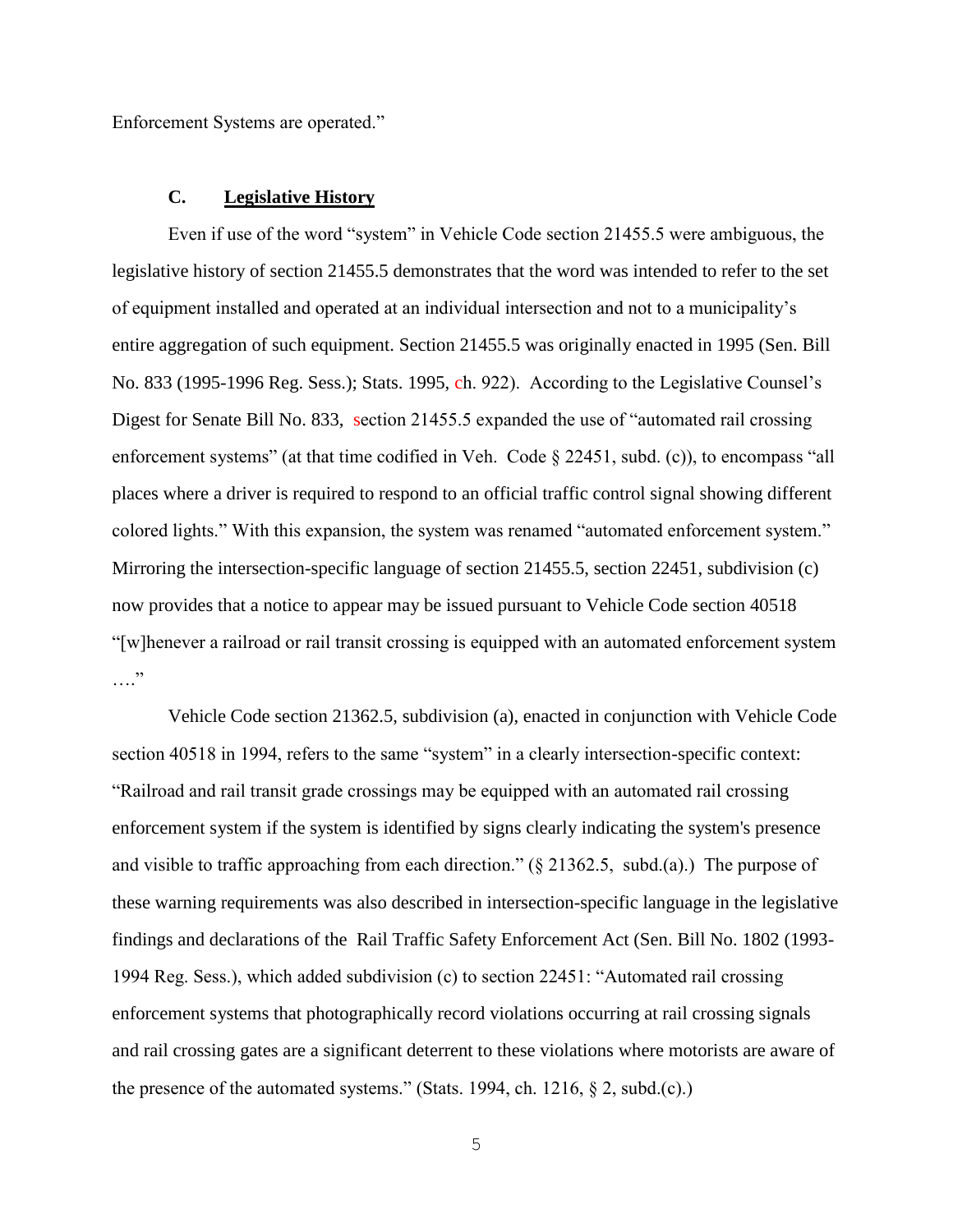An amendment to Vehicle Code section 21455.5 proposed in 2003 (Sen. Bill No. 780 (2003-2004 Reg. Sess.)) would have required warning notices to be issued "during the first 30 days after the first recording unit is installed." (*Id*., § 11, subd.(c)(1).) The Legislature's rejection of this language in a year when other amendments to the statute were enacted provides further evidence of a legislative intention for the 30-day warning period to continue to apply, instead, to each installation of automated enforcement equipment at an intersection. (See *City of Santa Cruz v. Municipal Court* (1989) 49 Cal.3d 74, 88-89; *People v. Adams* (1976) 59 Cal.App.3d 559, 565-566.) Section 21455.5 was instead amended via Assembly Bill No. 1022 (2003-2004 Reg. Sess.) , and the Legislative Counsel's Digest concerning that bill (see Stats. 2003, ch. 511) noted that "[e]xisting law authorizes the limitline, intersection, or other places where a driver is required to stop to be equipped with an automated enforcement system" and that "[e]xisting law requires that, at an intersection at which there is an automated enforcement system in operation the minimum yellow light change interval be established in accordance with the Traffic Manual of the Department of Transportation."

It would make little sense for the scope of the 30-day warning period to be limited temporally and to be defined arbitrarily by the geographic size of the local jurisdiction, inasmuch as the legislatively stated purpose of the warning requirement is to deter red light violations. This purpose is best achieved by the issuance of new warnings and announcements to proximate users each time automated enforcement equipment commences operation at an intersection.

#### **CONCLUSION**

Because the record in this case shows a lack of compliance with the requirement of Vehicle Code section 21455.5, subdivision (b), that a municipality utilizing an automated enforcement system at an intersection comply with the prescribed warning requirements "[p]rior to issuing citations," the conviction must be reversed. (See *Ralph v. Police Court* (1948) 84 Cal.App.2d 257, 258-259; *People v. Municipal Court* (*Pellegrino*) (1972) 27 Cal.App.3d 193, 206.)

6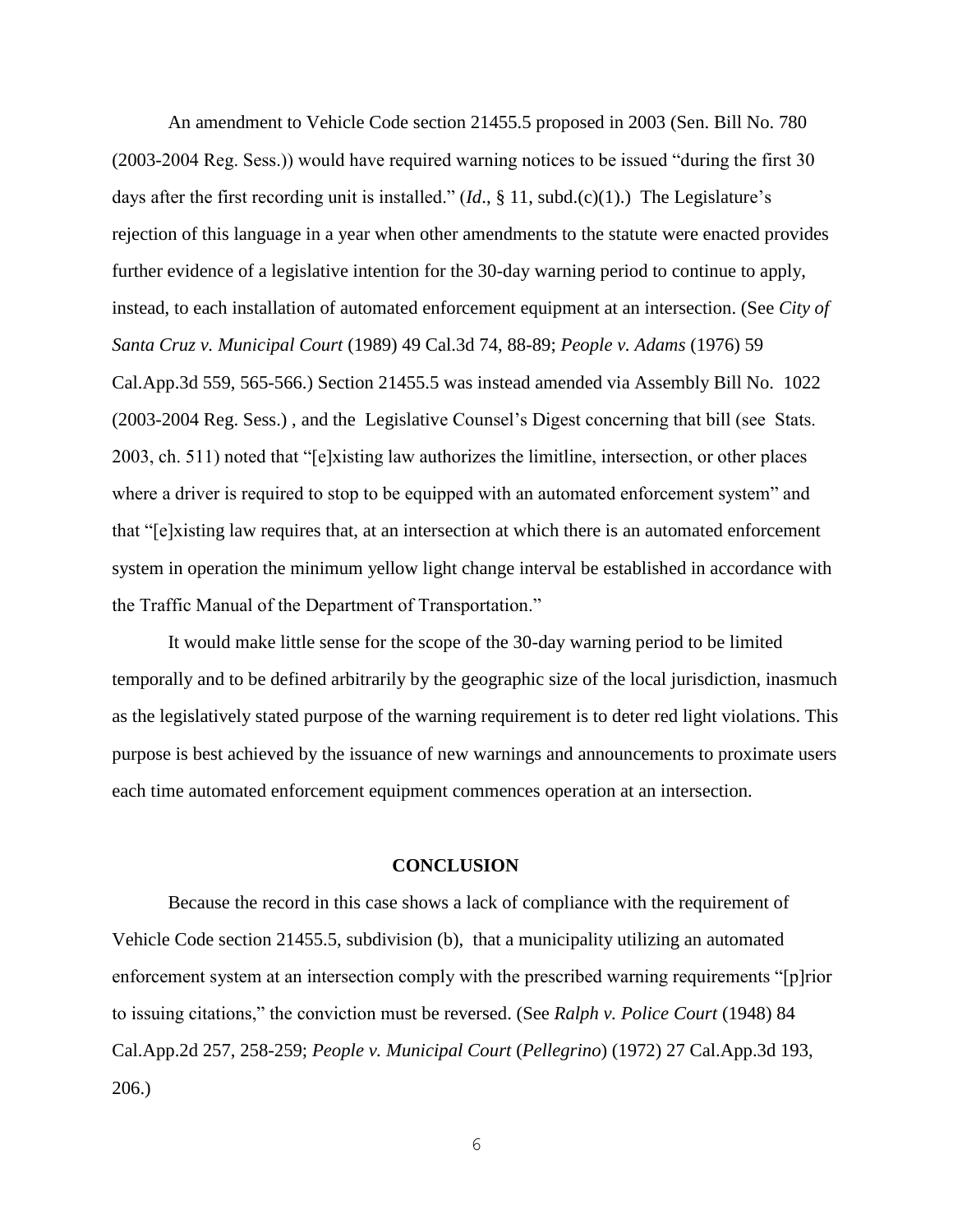# **DISPOSITION**

The judgment is reversed, with directions that the charge be dismissed.

 GREGORY H. LEWIS, Judge

I concur.

 JOSEPHINE S. TUCKER, Acting Presiding Judge

I concur in the judgment.

 KAREN L. ROBINSON, Judge